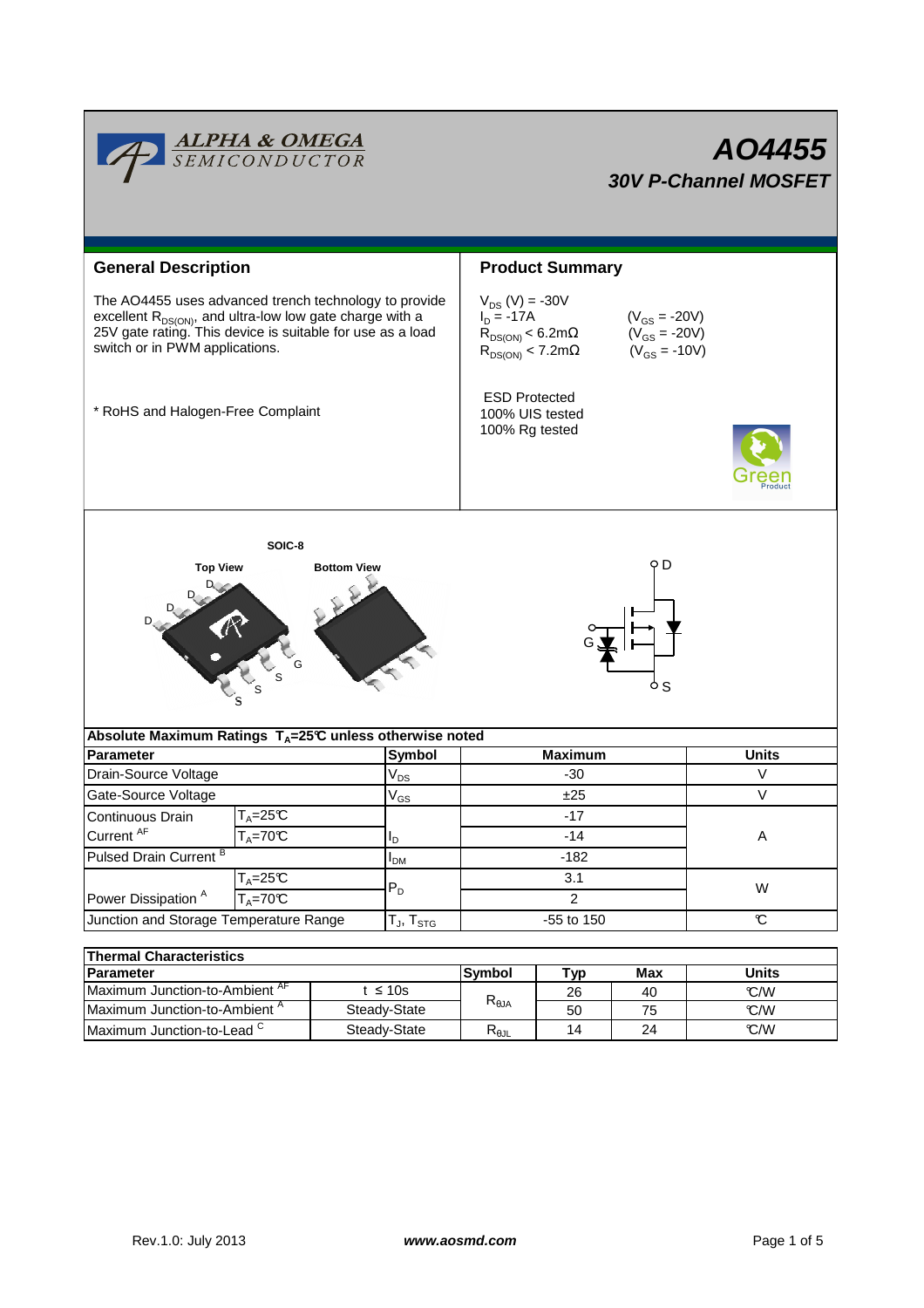### **Electrical Characteristics (TJ=25°C unless otherwise noted)**

| <b>Symbol</b>              | <b>Parameter</b>                      | <b>Conditions</b>                                                                            |                       | Min    | <b>Typ</b> | <b>Max</b> | <b>Units</b> |
|----------------------------|---------------------------------------|----------------------------------------------------------------------------------------------|-----------------------|--------|------------|------------|--------------|
|                            | <b>STATIC PARAMETERS</b>              |                                                                                              |                       |        |            |            |              |
| BV <sub>DSS</sub>          | Drain-Source Breakdown Voltage        | $I_D = -250 \mu A$ , $V_{GS} = 0V$                                                           |                       | $-30$  |            |            | $\vee$       |
| $I_{DSS}$                  | Zero Gate Voltage Drain Current       | $V_{DS}$ =-30V, V $_{GS}$ =0V                                                                |                       |        |            | $-1$       |              |
|                            |                                       |                                                                                              | $T_{J} = 55^{\circ}C$ |        |            | $-5$       | μA           |
| $I_{\rm GSS}$              | Gate-Body leakage current             | $V_{DS} = 0V$ , $V_{GS} = \pm 20V$                                                           |                       |        |            | ±1         | μA           |
|                            |                                       | $V_{DS} = 0V$ , $V_{GS} = \pm 25V$                                                           |                       |        | ±10        | μA         |              |
| $\rm V_{\rm GS(th)}$       | Gate Threshold Voltage                | $V_{DS} = V_{GS} I_D = -250 \mu A$                                                           |                       | $-1.5$ | $-2.1$     | $-2.6$     | $\vee$       |
| $R_{DS(ON)}$               | Static Drain-Source On-Resistance     | $V_{GS}$ =-20V, $I_{D}$ =-15A                                                                |                       |        | 5          | 6.2        |              |
|                            |                                       |                                                                                              | $T_{\text{J}}$ =125°C |        | 7.2        | 9          | $m\Omega$    |
|                            |                                       | $V_{GS}$ =-10V, $I_{D}$ =-15A                                                                |                       |        | 5.7        | 7.2        | $m\Omega$    |
|                            |                                       | $V_{GS}$ =-6V, $I_{D}$ =-10A                                                                 |                       | 7.4    | 9.5        | $m\Omega$  |              |
| $g_{FS}$                   | <b>Forward Transconductance</b>       | $V_{DS} = -5V$ , $I_{D} = -15A$                                                              |                       |        | 48         |            | S            |
| $V_{SD}$                   | Diode Forward Voltage                 | $IS=-1A, VGS=0V$                                                                             |                       |        | $-0.7$     | $-1$       | V            |
| $I_{\rm S}$                | Maximum Body-Diode Continuous Current |                                                                                              |                       |        |            | $-4.2$     | A            |
|                            | <b>DYNAMIC PARAMETERS</b>             |                                                                                              |                       |        |            |            |              |
| $C_{\text{iss}}$           | Input Capacitance                     | $V_{GS}$ =0V, $V_{DS}$ =-15V, f=1MHz                                                         |                       |        | 2823       | 3400       | pF           |
| $C_{\rm oss}$              | <b>Output Capacitance</b>             |                                                                                              |                       |        | 574        |            | pF           |
| $C_{\rm rss}$              | Reverse Transfer Capacitance          |                                                                                              |                       |        | 424        | 600        | pF           |
| R <sub>g</sub>             | Gate resistance                       | $V_{GS}$ =0V, $V_{DS}$ =0V, f=1MHz                                                           |                       | 2.1    | 4.0        | 6.4        | Ω            |
|                            | <b>SWITCHING PARAMETERS</b>           |                                                                                              |                       |        |            |            |              |
| $\mathsf{Q}_{\mathsf{g}}$  | <b>Total Gate Charge</b>              | $V_{GS}$ =-10V, $V_{DS}$ =-15V, $I_{D}$ =-15A                                                |                       |        | 54         | 76         | nC           |
| $\mathsf{Q}_{\mathsf{gs}}$ | Gate Source Charge                    |                                                                                              |                       |        | 9          |            | nC           |
| $\mathsf{Q}_{\mathsf{gd}}$ | Gate Drain Charge                     |                                                                                              |                       |        | 16         |            | nC           |
| $t_{D(on)}$                | Turn-On DelayTime                     | $V_{GS}$ =-10V, $V_{DS}$ =-15V, R <sub>1</sub> =1.0 $\Omega$ ,<br>$R_{\text{GEN}} = 3\Omega$ |                       |        | 12.5       |            | ns           |
| $\mathsf{t}_{\mathsf{r}}$  | Turn-On Rise Time                     |                                                                                              |                       |        | 12.5       |            | ns           |
| $t_{D(\text{off})}$        | <b>Turn-Off DelayTime</b>             |                                                                                              |                       |        | 49         |            | ns           |
| $\mathbf{t}_\text{f}$      | <b>Turn-Off Fall Time</b>             |                                                                                              |                       |        | 109        |            | ns           |
| $t_{rr}$                   | Body Diode Reverse Recovery Time      | $I_F$ =-15A, dl/dt=100A/ $\mu$ s                                                             |                       |        | 22.3       | 32         | ns           |
| $Q_{rr}$                   | Body Diode Reverse Recovery Charge    | $I_F$ =-15A, dl/dt=100A/ $\mu$ s                                                             |                       |        | 8.8        |            | nC           |

A: The value of R<sub>BJA</sub> is measured with the device mounted on 1in 2 FR-4 board with 2oz. Copper, in a still air environment with

 $T_A=25^\circ$  C. The value in any given application depends on the user's specific board design.

B: Repetitive rating, pulse width limited by junction temperature.

C. The R<sub> $\theta$ JA</sub> is the sum of the thermal impedence from junction to lead R  $_{\theta$ JL and lead to ambient.

D. The static characteristics in Figures 1 to 6 are obtained using <300 µs pulses, duty cycle 0.5% max.

E. These tests are performed with the device mounted on 1 in 2 FR-4 board with 2oz. Copper, in a still air environment with T  $_A=25^\circ$  C. The SOA curve provides a single pulse rating.

F. The current rating is based on the t≤ 10s junction to ambient thermal resistance rating.

THIS PRODUCT HAS BEEN DESIGNED AND QUALIFIED FOR THE CONSUMER MARKET. APPLICATIONS OR USES AS CRITICAL COMPONENTS IN LIFE SUPPORT DEVICES OR SYSTEMS ARE NOT AUTHORIZED. AOS DOES NOT ASSUME ANY LIABILITY ARISING OUT OF SUCH APPLICATIONS OR USES OF ITS PRODUCTS. AOS RESERVES THE RIGHT TO IMPROVE PRODUCT DESIGN, FUNCTIONS AND RELIABILITY WITHOUT NOTICE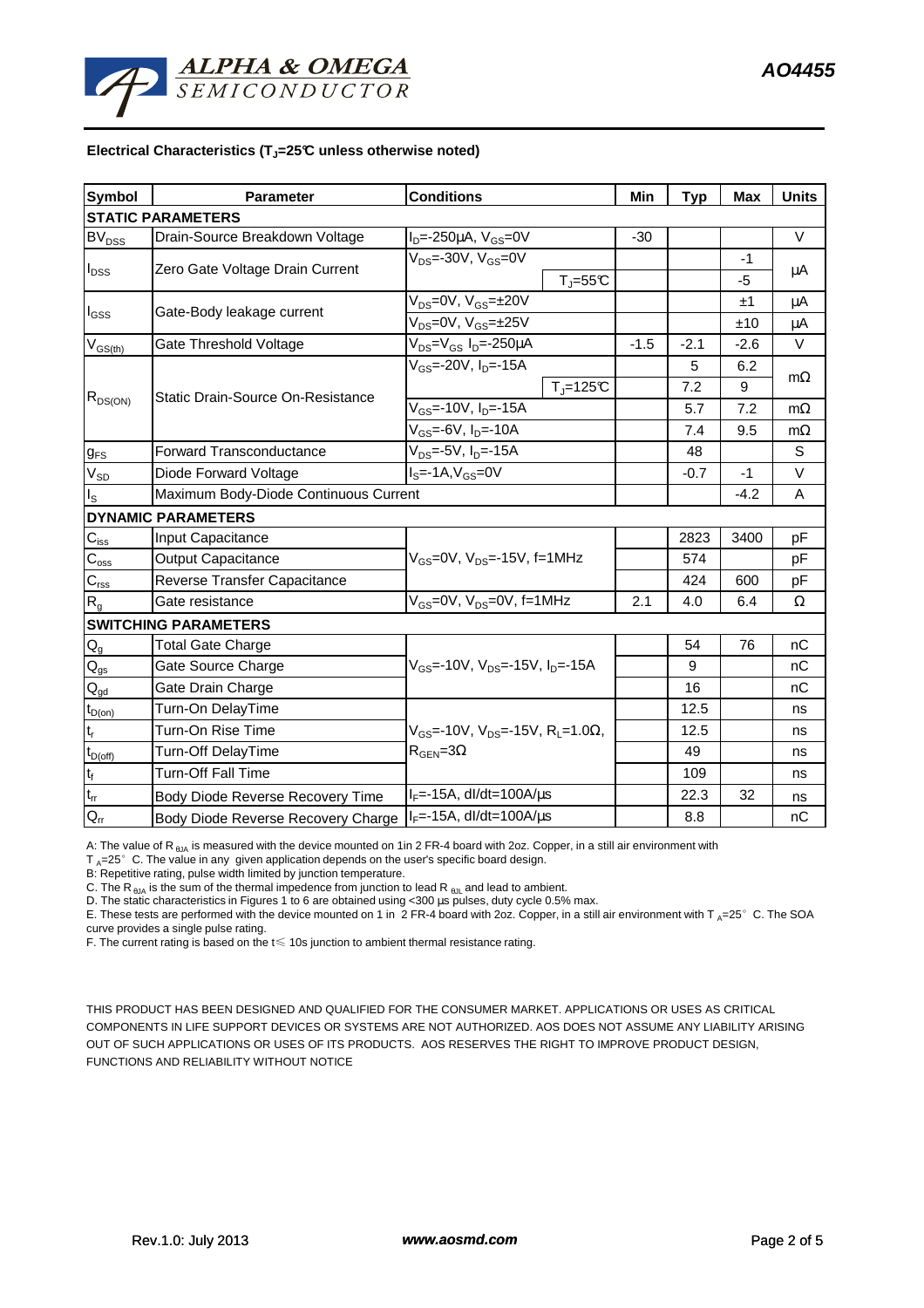

# **TYPICAL ELECTRICAL AND THERMAL CHARACTERISTICS**

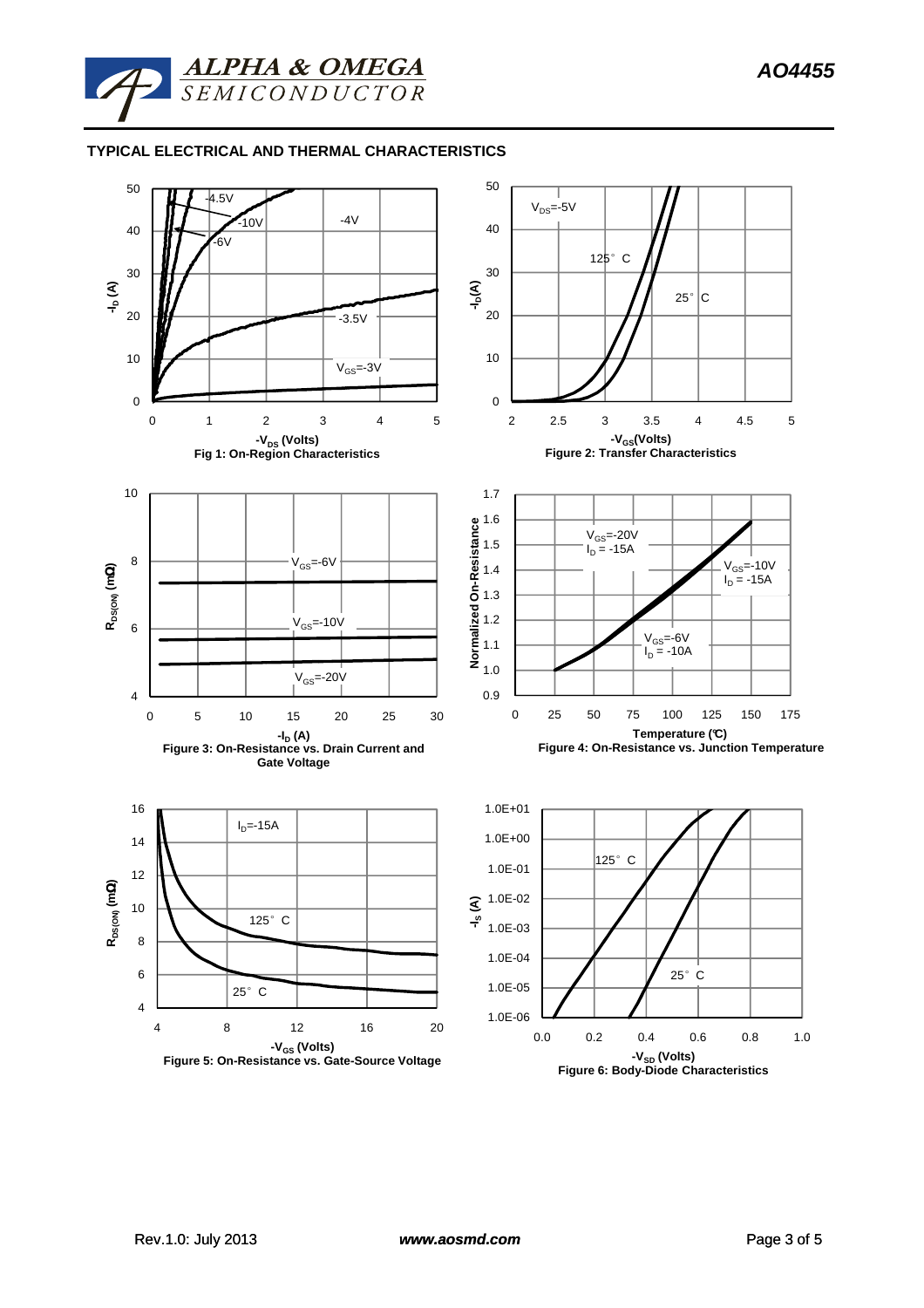![](_page_3_Picture_1.jpeg)

# **TYPICAL ELECTRICAL AND THERMAL CHARACTERISTICS**

![](_page_3_Figure_3.jpeg)